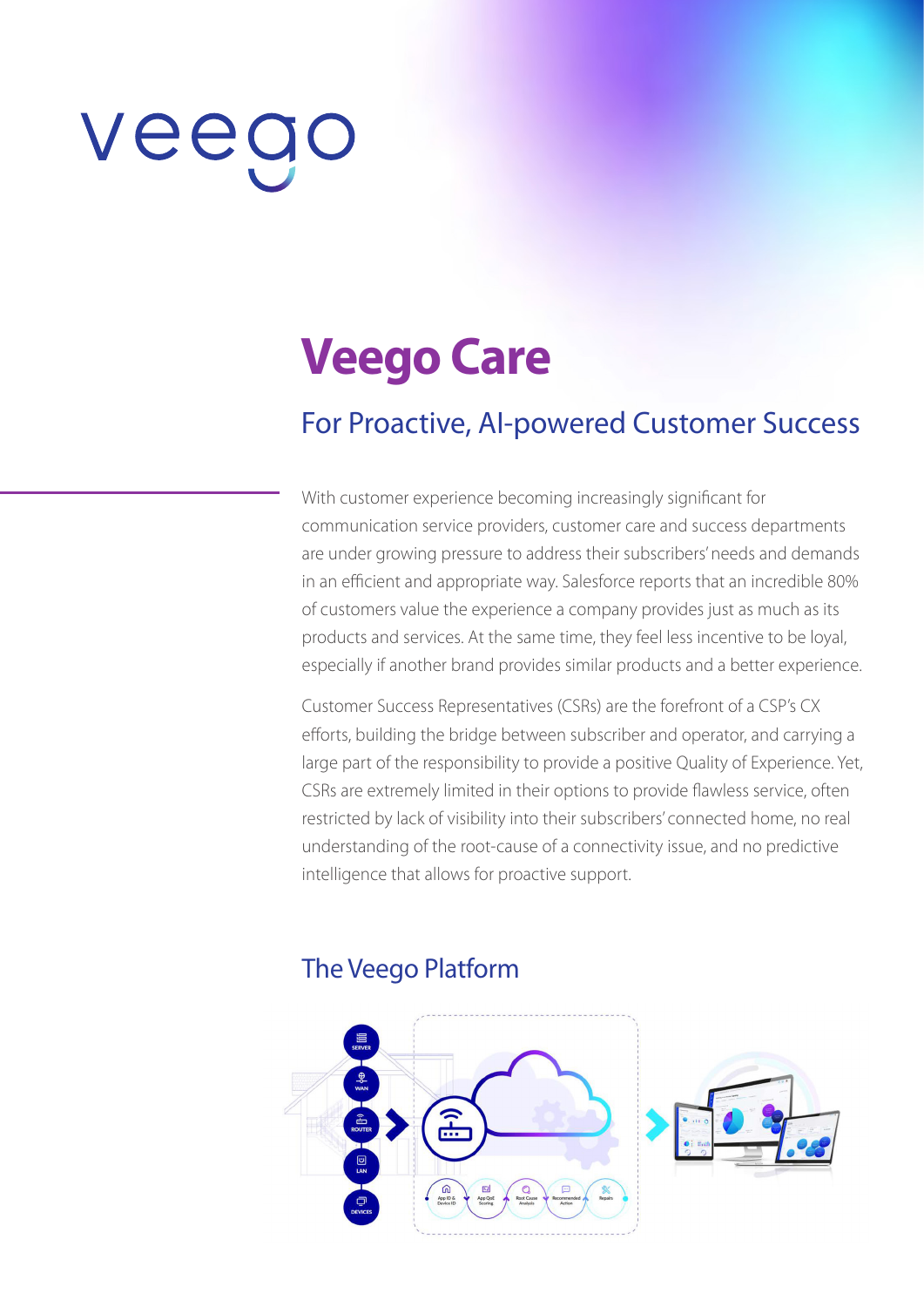# Veego - the All-in-One Software Suite for Empowered Customer Care Agents

Veego Care stands for end-to-end visibility into the entire home-internet network, real-time identification and analysis of connectivity issues, Quality of Experience monitoring, and autonomous problem remediation and resolution.

Veego transforms CSRs' support efforts from reactive and de-escalating to proactive and intelligence-driven, actively reducing the number and length of support calls, truck rolls, and predictable churn.









Starting with identifying all connected devices and the apps running on them

# Powerful AI and Data-Driven Analytics Packed Into One Intuitive Dashboard

Developed with a CSR's needs and challenges in mind, the Veego Care dashboard provides end-to-end visibility and understanding of a subscriber's real-time home internet experience in just a few clicks.

While traditional support only looks at last-mile service quality, Veego provides a Quality of Experience (QoE) metric that considers the entire home topology and internet service delivery chain: Server, WAN, router, LAN, devices, and user.

After identifying all connected devices and the apps running on them (device fingerprinting & app identification), the home-router residing Veego Agent monitors, identifies, and analyses root-causes of connectivity issues in